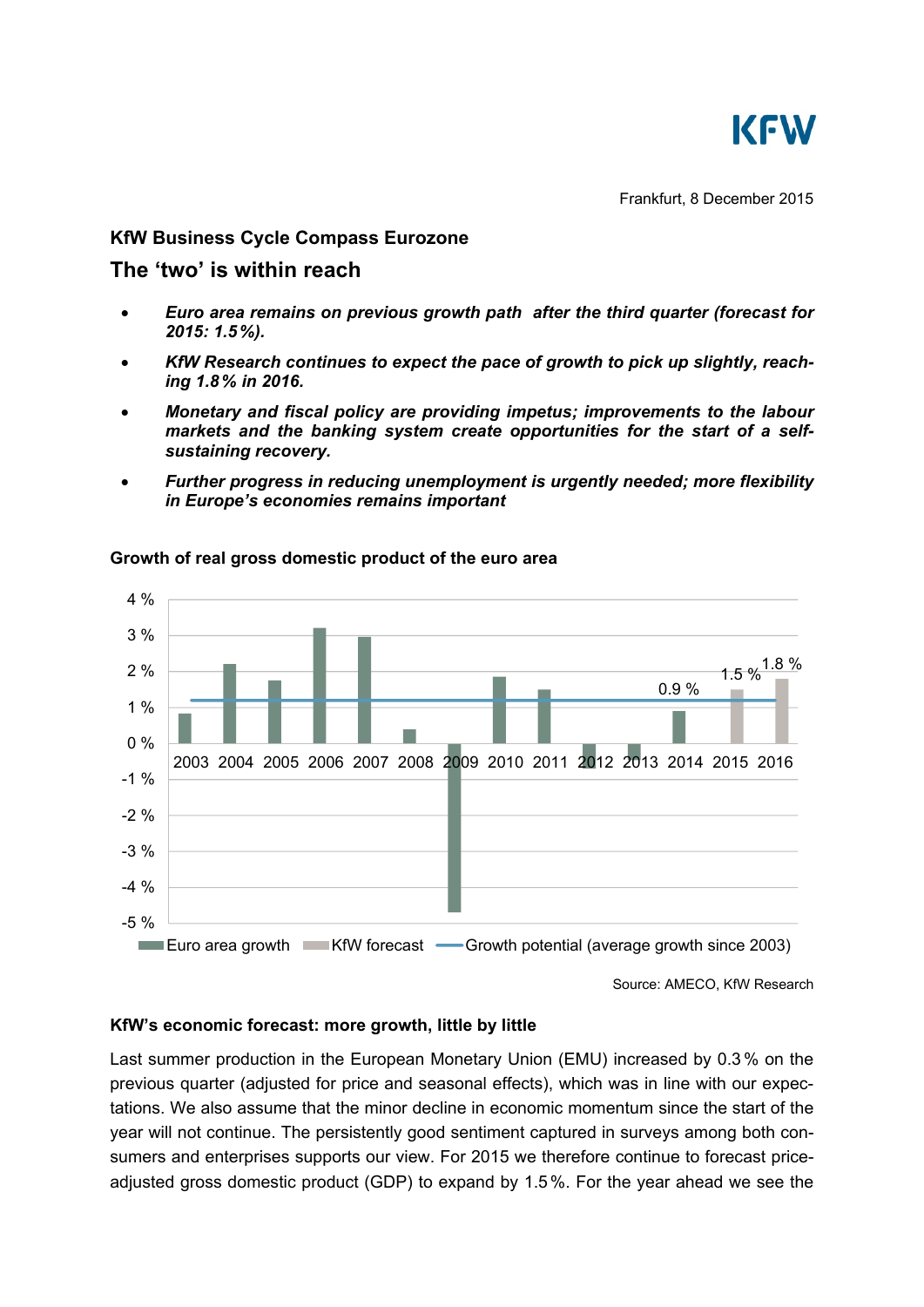pace of growth to accelerate for the fourth time in a row to 1.8%. The increasing convergence of economic cycles between the important economies of the euro area (Germany, France, Italy, Spain) is also encouraging.

#### **Monetary policy impetus reaches real economy**

Despite this progress, the long phase of weakness has not been overcome yet. Euro area output remains below potential owing to lack of demand. That is the backdrop for the ECB's expansive policy which, following the decision in favour of a comprehensive bond purchase programme a year ago, has now adopted further easing measures. The monetary policy impetus is reaching the real economy along two major pathways. First, the EMU is gaining price competitiveness through the induced depreciation of the euro. This primarily benefits countries with quite rigid labour markets and price-sensitive export goods, such as Italy and France. It has enabled exports from the EMU to remain relatively strong in an environment of weak global trade. Second, banks have revived their lending to European enterprises. New lending to non-financial corporations has returned to strong growth rates of some 10%. While on the demand side low interest rates make borrowing attractive, on the supply side the implementation of higher capital requirements by the regulator should now be largely completed. The EMU will still benefit from these favourable monetary conditions next year.

## **Fiscal policy is no longer restrictive**

Following the severe consolidation, fiscal policy in 2015 was neutral. Next year it should have a supporting effect for the first time since 2010. Based on the autumn forecast of the EU Commission, a fiscal impetus of 0.3% of GDP is to be expected (change of the cyclically adjusted primary balance). To a limited extent, additional expenditure will be required to manage the refugee influx and the fight against terrorism. From a stabilisation policy perspective, the fiscal expansion will be at least adequate for the euro area but the existing institutional framework of the EMU continues to leave public budgets little scope for action.

## **Improvement on the labour markets bolsters consumption**

Consumption remains the most important driver of growth. Next year real incomes will not benefit from falling energy prices as they did this year but the positive effect on demand should persist to some extent after the turn of the year. More important for a lasting improvement of the consumption climate will be a continuous reduction in the unemployment rate, particularly in Spain, Ireland and Italy. People's willingness to spend should rise as job security improves. It will be of paramount importance to quickly move the reduction in unemployment, given its (unacceptably) high current level, into the focus of economic policy so as to strengthen social cohesion and political stability in the EMU's member states. Relying on growth alone will not be sufficient; it should be supported by pushing ahead with the flexibilisation of European labour markets. That would also improve EMU's shock resistance.